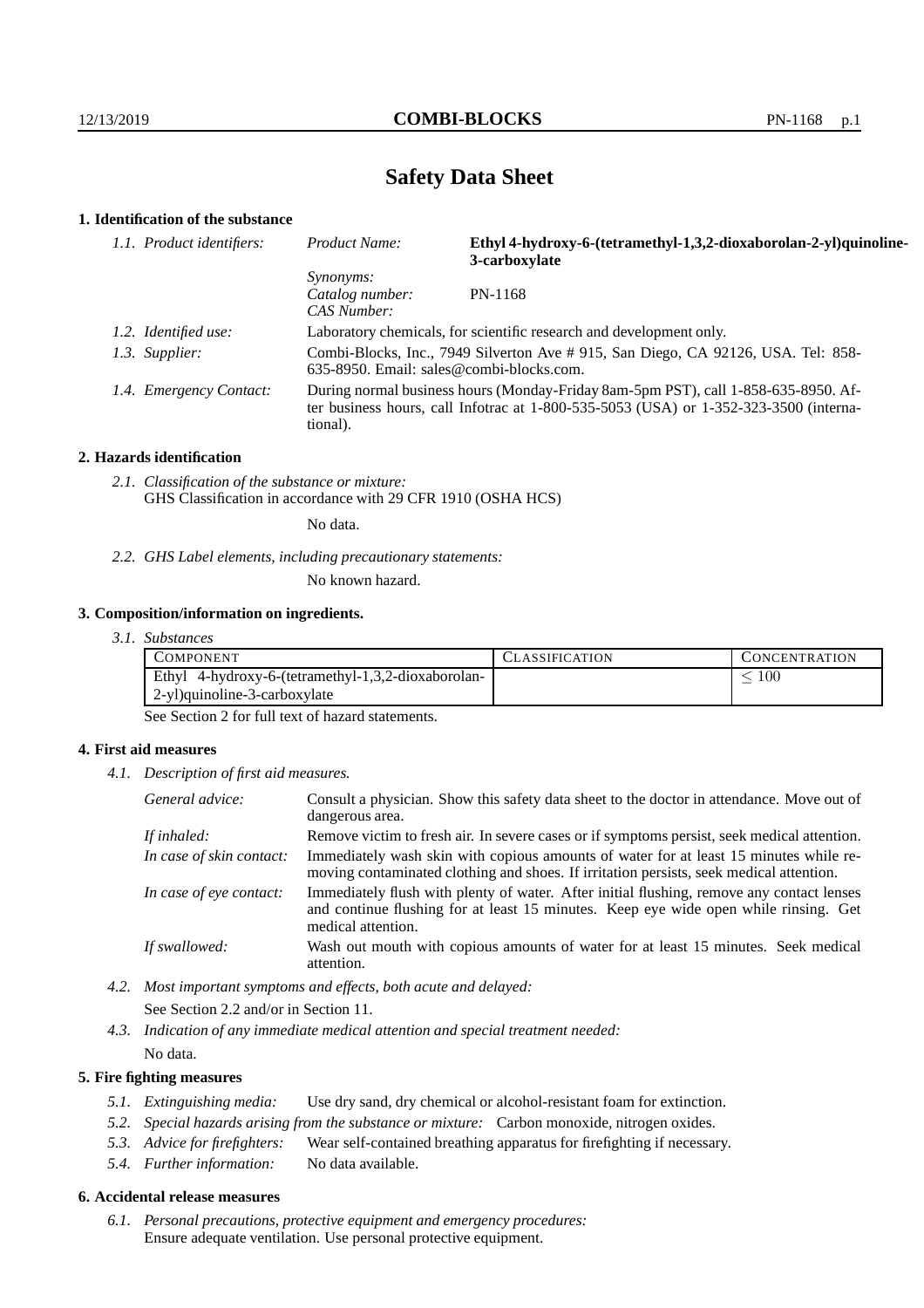|                                   | 6.2. Environmental precautions:                                                                                                                                                                                                                                    |                                                                                                                                                                                                                                                                                                                 |  |  |
|-----------------------------------|--------------------------------------------------------------------------------------------------------------------------------------------------------------------------------------------------------------------------------------------------------------------|-----------------------------------------------------------------------------------------------------------------------------------------------------------------------------------------------------------------------------------------------------------------------------------------------------------------|--|--|
|                                   |                                                                                                                                                                                                                                                                    | Should not be released into the environment. See Section 12 for additional ecological information.                                                                                                                                                                                                              |  |  |
|                                   | 6.3. Methods and materials for containment and cleaning up:                                                                                                                                                                                                        |                                                                                                                                                                                                                                                                                                                 |  |  |
|                                   | Sweep up or vacuum up spillage and collect in suitable container for disposal.                                                                                                                                                                                     |                                                                                                                                                                                                                                                                                                                 |  |  |
| 6.4. Reference to other sections: |                                                                                                                                                                                                                                                                    |                                                                                                                                                                                                                                                                                                                 |  |  |
|                                   | Refer to protective measures listed in Sections 8 and 13.                                                                                                                                                                                                          |                                                                                                                                                                                                                                                                                                                 |  |  |
|                                   | 7. Handling and storage                                                                                                                                                                                                                                            |                                                                                                                                                                                                                                                                                                                 |  |  |
|                                   | 7.1. Precautions for safe handling: Avoid contact with skin and eyes. Avoid inhalation of vapour or mist. Keep away<br>from sources of ignition - No smoking. Take measures to prevent the build up of electro-<br>static charge. For precautions see section 2.2. |                                                                                                                                                                                                                                                                                                                 |  |  |
|                                   | 7.2. Conditions for safe storage, including any incompatibilities: Store refrigerated. Keep container tightly closed in<br>a dry and well-ventilated place. Containers which are opened must be carefully resealed<br>and kept upright to prevent leakage.         |                                                                                                                                                                                                                                                                                                                 |  |  |
|                                   | Laboratory chemicals, for scientific research and development only.<br>7.3. Specific end $use(s)$ :                                                                                                                                                                |                                                                                                                                                                                                                                                                                                                 |  |  |
|                                   | 8. Exposure Controls / Personal protection                                                                                                                                                                                                                         |                                                                                                                                                                                                                                                                                                                 |  |  |
|                                   | 8.1. Control parameters:                                                                                                                                                                                                                                           |                                                                                                                                                                                                                                                                                                                 |  |  |
|                                   | Components with workplace control parameters: Contains no substances with occupational exposure limit values.                                                                                                                                                      |                                                                                                                                                                                                                                                                                                                 |  |  |
| 8.2.                              | Exposure controls:                                                                                                                                                                                                                                                 |                                                                                                                                                                                                                                                                                                                 |  |  |
|                                   |                                                                                                                                                                                                                                                                    | Appropriate engineering controls: Ensure that eyewash stations and safety showers are close to the workstation<br>location. Ensure adequate ventilation, especially in confined areas.                                                                                                                          |  |  |
|                                   | Personal protective equipment:                                                                                                                                                                                                                                     |                                                                                                                                                                                                                                                                                                                 |  |  |
|                                   | Eye/face protection:                                                                                                                                                                                                                                               | Wear appropriate protective eyeglasses or chemical safety goggles as described by OSHA's<br>eye and face protection regulations in 29 CFR 1910.133 or European Standard EN166.                                                                                                                                  |  |  |
|                                   | Skin protection:                                                                                                                                                                                                                                                   | Handle with gloves. Gloves must be inspected prior to use. Use proper glove removal<br>technique (without touching glove's outer surface) to avoid skin contact with this product.<br>$\mathbf{D}$ , and the contract of the component of the component of the condition of the component of $\mathbf{A}$ , and |  |  |

Dispose of contaminated gloves after use in accordance with applicable laws and good laboratory practices. Wash and dry hands Body Protection: Complete suit protecting against chemicals, Flame retardant antistatic protective clothing., The type of protective equipment must be selected according to the concentration and

amount of the dangerous substance at the specific workplace. Respiratory protection:

Control of environmental exposure: Prevent further leakage or spillage if safe to do so. Do not let product enter drains.

# **9. Physical and chemical properties**

*9.1. Information on basic physical and chemical properties*

| (a)                | Appearance:                                   | No data  |
|--------------------|-----------------------------------------------|----------|
| (b)                | Odour:                                        | No data  |
| (c)                | Odour Threshold:                              | No data  |
| (d)                | pH:                                           | No data  |
| (e)                | Melting point/freezing point:                 | No date. |
| (f)                | Initial boiling point and boiling range:      | No data  |
| (g)                | Flash point:                                  | No data  |
| (h)                | Evaporatoin rate:                             | No data  |
| (i)                | Flammability (solid, gas):                    | No data  |
| (i)                | Upper/lower flammability or explosive limits: | No data  |
| $\rm(k)$           | Vapour pressure:                              | No data  |
| (1)                | Vapour density:                               | No data  |
| (m)                | Relative density:                             | No data  |
| (n)                | Water solubility:                             | No data  |
| $\left( 0 \right)$ | Partition coefficient: n-octanol/water:       | No data  |
| (p)                | Auto-ignition:                                | No data  |
| (q)                | Decomposition temperature:                    | No data  |
| (r)                | Viscosity:                                    | No data  |
| (s)                | Explosive properties:                         | No data  |
| (t)                | Oxidizing properties:                         | No data  |